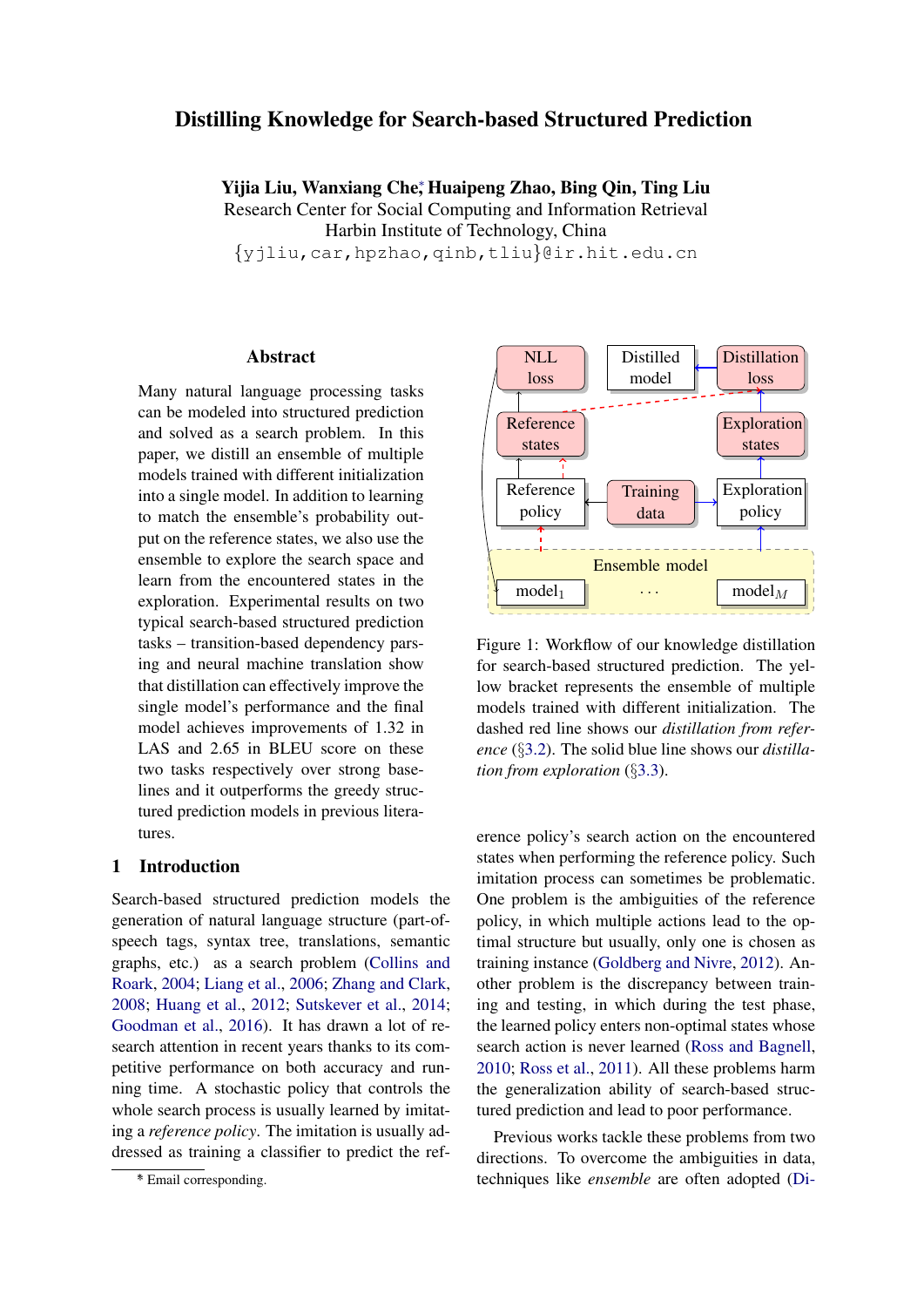<span id="page-1-0"></span>

|                    | Dependency parsing                                                                                    | Neural machine translation                                             |
|--------------------|-------------------------------------------------------------------------------------------------------|------------------------------------------------------------------------|
| $S_t$              | $(\sigma, \beta, A)$ , where $\sigma$ is a stack, $\beta$ is a buffer, and A is the                   | $(\$, y_1, y_2, \ldots, y_t),$ where $\$$ is the start symbol.         |
|                    | partially generated tree                                                                              |                                                                        |
| $\mathcal{A}$      | {SHIFT, LEFT, RIGHT}                                                                                  | pick one word w from the target side vocabulary $W$ .                  |
| $S_0$              | $\{([], [1, , n], \emptyset)\}\$                                                                      | $\{(S)\}\$                                                             |
| $S_T$              | $\{([ROOT], [0], A)\}$                                                                                | $\{(\$, y_1, y_2, , y_m)\}\$                                           |
| $\mathcal{T}(s,a)$ | • SHIFT: $(\sigma, j   \beta) \rightarrow (\sigma   j, \beta)$                                        | $(\$, y_1, y_2, , y_t) \rightarrow (\$, y_1, y_2, , y_t, y_{t+1} = w)$ |
|                    | • LEFT: $(\sigma i\ j,\beta) \rightarrow (\sigma j,\beta)$ $A \leftarrow A \cup \{i \leftarrow j\}$   |                                                                        |
|                    | • RIGHT: $(\sigma i\ j,\beta) \rightarrow (\sigma i,\beta)$ $A \leftarrow A \cup \{i \rightarrow j\}$ |                                                                        |

[Table 1: The search-based structured prediction view of transition-based dependency parsing \(Nivre,](#page-8-1) [2008\) and neural machine translation \(Sutskever et al.,](#page-8-1) [2014\)](#page-9-3).

[etterich,](#page-8-1) [2000\)](#page-8-1). To mitigate the discrepancy, exploration is encouraged during the training process [\(Ross and Bagnell,](#page-9-6) [2010;](#page-9-6) [Ross et al.,](#page-9-7) [2011;](#page-9-7) [Gold](#page-9-5)[berg and Nivre,](#page-9-5) [2012;](#page-9-5) [Bengio et al.,](#page-8-2) [2015;](#page-8-2) [Good](#page-9-4)[man et al.,](#page-9-4) [2016\)](#page-9-4). In this paper, we propose to consider these two problems in an integrated *knowledge distillation* manner [\(Hinton et al.,](#page-9-9) [2015\)](#page-9-9). We distill a single model from the ensemble of several baselines trained with different initialization by matching the ensemble's output distribution on the reference states. We also let the ensemble randomly explore the search space and learn the single model to mimic ensemble's distribution on the encountered exploration states. Combing the distillation from reference and exploration further improves our single model's performance. The workflow of our method is shown in Figure [1.](#page-0-0)

We conduct experiments on two typical searchbased structured prediction tasks: transition-based dependency parsing and neural machine translation. The results of both these two experiments show the effectiveness of our knowledge distillation method by outperforming strong baselines. In the parsing experiments, an improvement of 1.32 in LAS is achieved and in the machine translation experiments, such improvement is 2.65 in BLEU. Our model also outperforms the greedy models in previous works.

Major contributions of this paper include:

• We study the knowledge distillation in search-based structured prediction and propose to distill the knowledge of an ensemble into a single model by learning to match its distribution on both the reference states (§[3.2\)](#page-3-0) and exploration states encountered when using the ensemble to explore the search space  $(\S3.3)$  $(\S3.3)$ . A further combination of these two methods is also proposed to improve the performance (§[3.4\)](#page-4-0).

• We conduct experiments on two search-based structured prediction problems: transitionbased dependency parsing and neural machine translation. In both these two problems, the distilled model significantly improves over strong baselines and outperforms other greedy structured prediction (§[4.2\)](#page-5-0). Comprehensive analysis empirically shows the feasibility of our distillation method (§[4.3\)](#page-6-0).

# 2 Background

#### <span id="page-1-1"></span>2.1 Search-based Structured Prediction

Structured prediction maps an input  $x =$  $(x_1, x_2, ..., x_n)$  to its structural output  $y =$  $(y_1, y_2, \ldots, y_m)$ , where each component of y has some internal dependencies. Search-based struc-tured prediction [\(Collins and Roark,](#page-8-0) [2004;](#page-8-0) Daumé [III et al.,](#page-8-3) [2005;](#page-8-3) Daumé III et al., [2009;](#page-8-4) [Ross and](#page-9-6) [Bagnell,](#page-9-6) [2010;](#page-9-6) [Ross et al.,](#page-9-7) [2011;](#page-9-7) [Doppa et al.,](#page-8-5) [2014;](#page-8-5) [Vlachos and Clark,](#page-9-10) [2014;](#page-9-10) [Chang et al.,](#page-8-6) [2015\)](#page-8-6) models the generation of the structure as a search problem and it can be formalized as a tuple  $(S, A, \mathcal{T}(s, a), S_0, S_T)$ , in which S is a set of states,  $A$  is a set of actions,  $T$  is a function that maps  $S \times A \rightarrow S$ ,  $S_0$  is a set of initial states, and  $S_T$  is a set of terminal states. Starting from an initial state  $s_0 \in S_0$ , the structured prediction model repeatably chooses an action  $a_t \in A$  by following a *policy*  $\pi(s)$  and applies  $a_t$  to  $s_t$  and enter a new state  $s_{t+1}$  as  $s_{t+1} \leftarrow \mathcal{T}(s_t, a_t)$ , until a final state  $s_T \in S_T$  is achieved. Several natural language structured prediction problems can be modeled under the search-based framework including dependency parsing [\(Nivre,](#page-9-8) [2008\)](#page-9-8) and neural machine translation [\(Liang et al.,](#page-9-0) [2006;](#page-9-0) [Sutskever](#page-9-3) [et al.,](#page-9-3) [2014\)](#page-9-3). Table [1](#page-1-0) shows the search-based structured prediction view of these two problems.

In the data-driven settings,  $\pi(s)$  controls the whole search process and is usually parameterized by a classifier  $p(a \mid s)$  which outputs the proba-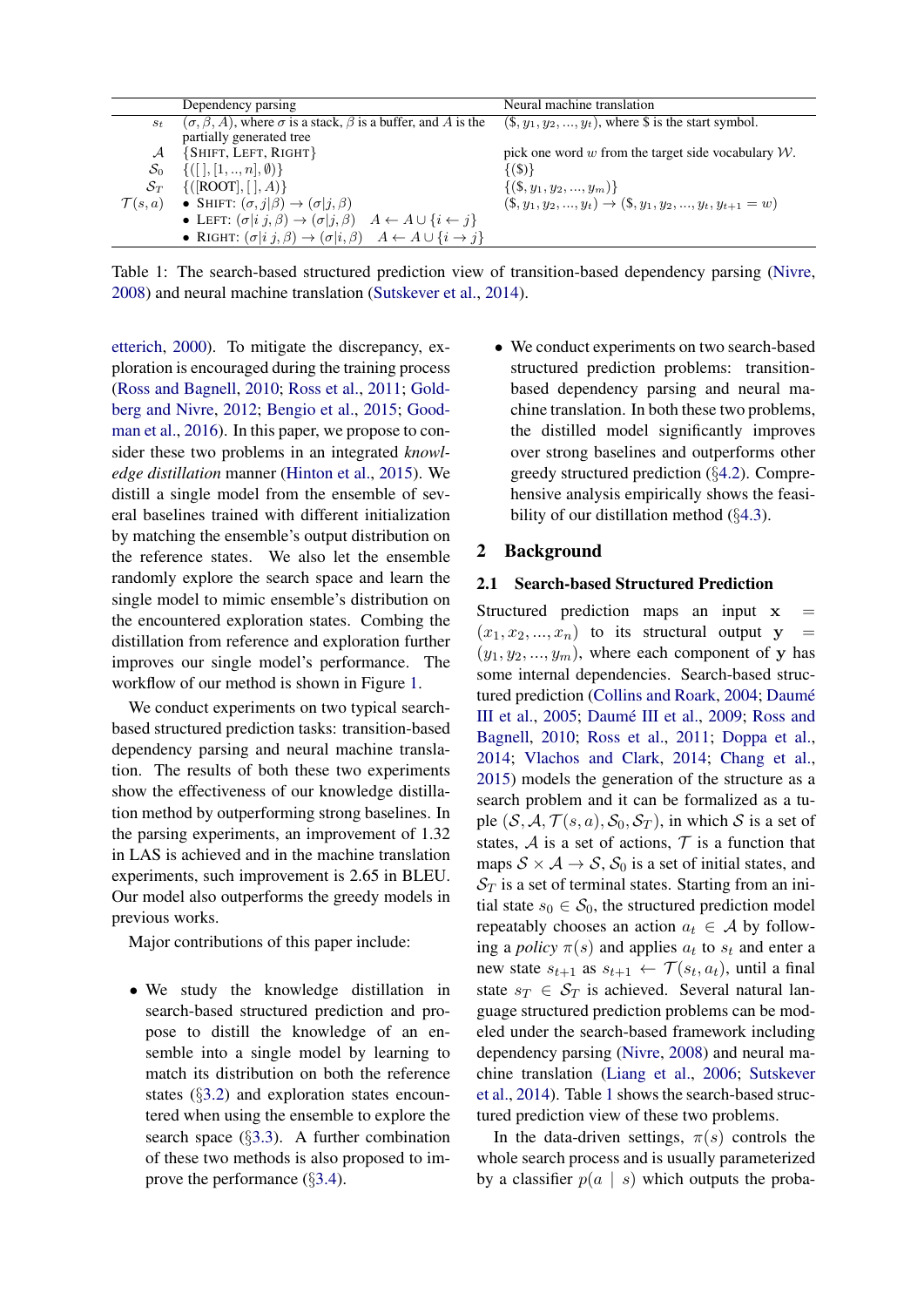Algorithm 1: Generic learning algorithm for search-based structured prediction.

<span id="page-2-1"></span>**Input:** training data:  $\{\mathbf{x}^{(n)}, \mathbf{y}^{(n)}\}_{n=1}^N$ ; the reference policy:  $\pi_R(s, y)$ . **Output:** classifier  $p(a|s)$ .  $1 D \leftarrow \emptyset;$ 2 for  $n \leftarrow 1...N$  do  $3 \mid t \leftarrow 0$ :  $\begin{aligned} \mathbf{4} \quad & | \quad s_t \leftarrow s_0(\mathbf{x}^{(n)}) ; \end{aligned}$ 5 while  $s_t \notin S_T$  do  $\begin{array}{|c|c|} \hline \textbf{6} & n\end{array} \begin{array}{|c|c|} \hline a_t &\!\!\!\!\leftarrow &\!\!\!\!\! \pi_{\mathcal{R}}(s_t, \mathbf{y}^{(n)}); \ \hline \end{array}$  $\begin{array}{ccc} \textbf{7} & | & | & D \leftarrow D \cup \{s_t\}; \end{array}$  $s \mid \quad s_{t+1} \leftarrow \mathcal{T}(s_t, a_t);$ 9  $t \leftarrow t + 1;$  $10$  end <sup>11</sup> end 12 optimize  $\mathcal{L}_{NLL}$ ;

<span id="page-2-3"></span><span id="page-2-2"></span><span id="page-2-0"></span>bility of choosing an action  $\alpha$  on the given state s. The commonly adopted greedy policy can be formalized as choosing the most probable action with  $\pi(s) = \argmax_a p(a \mid s)$  at test stage. To learn an optimal classifier, search-based structured prediction requires constructing a reference policy  $\pi_R(s, y)$ , which takes an input state s, gold structure  $y$  and outputs its reference action  $a$ , and training  $p(a \mid s)$  to imitate the reference policy. Algorithm [1](#page-2-0) shows the common practices in training  $p(a \mid s)$ , which involves: first, using  $\pi_{\mathcal{R}}(s, y)$  to generate a sequence of reference states and actions on the training data (line [1](#page-2-1) to line [11](#page-2-2) in Algorithm [1\)](#page-2-0); second, using the states and actions on the reference sequences as examples to train  $p(a \mid s)$ with negative log-likelihood (NLL) loss (line [12](#page-2-3) in Algorithm [1\)](#page-2-0),

$$
\mathcal{L}_{NLL} = \sum_{s \in D} \sum_{a} -\mathbb{1}\{a = \pi_{\mathcal{R}}\} \cdot \log p(a \mid s)
$$

where  $D$  is a set of training data.

The reference policy is sometimes sub-optimal and ambiguous which means on one state, there can be more than one action that leads to the optimal prediction. In transition-based dependency parsing, [Goldberg and Nivre](#page-9-5) [\(2012\)](#page-9-5) showed that one dependency tree can be reached by several search sequences using [Nivre](#page-9-8) [\(2008\)](#page-9-8)'s *arcstandard* algorithm. In machine translation, the ambiguity problem also exists because one source language sentence usually has multiple semantically correct translations but only one reference translation is presented. Similar problems have also been observed in semantic parsing [\(Goodman](#page-9-4) [et al.,](#page-9-4) [2016\)](#page-9-4). According to Frénay and Verleysen [\(2014\)](#page-8-7), the widely used NLL loss is vulnerable to ambiguous data which make it worse for searchbased structured prediction.

Besides the ambiguity problem, training and testing discrepancy is another problem that lags the search-based structured prediction performance. Since the training process imitates the reference policy, all the states in the training data are optimal which means they are guaranteed to reach the optimal structure. But during the test phase, the model can predict non-optimal states whose search action is never learned. The greedy search which is prone to error propagation also worsens this problem.

#### 2.2 Knowledge Distillation

A cumbersome model, which could be an ensemble of several models or a single model with larger number of parameters, usually provides better generalization ability. *Knowledge distillation* (Buciluă et al., [2006;](#page-8-8) [Ba and Caruana,](#page-8-9) [2014;](#page-8-9) [Hin](#page-9-9)[ton et al.,](#page-9-9) [2015\)](#page-9-9) is a class of methods for transferring the generalization ability of the cumbersome *teacher model* into a small *student model*. Instead of optimizing NLL loss, knowledge distillation uses the distribution  $q(y \mid x)$  outputted by the teacher model as "soft target" and optimizes the knowledge distillation loss,

$$
\mathcal{L}_{KD} = \sum_{x \in D} \sum_{y} -q(y \mid x) \cdot \log p(y \mid x).
$$

In search-based structured prediction scenario,  $x$ corresponds to the state s and y corresponds to the action a. Through optimizing the distillation loss, knowledge of the teacher model is learned by the student model  $p(y | x)$ . When correct label is presented, NLL loss can be combined with the distillation loss via simple interpolation as

<span id="page-2-4"></span>
$$
\mathcal{L} = \alpha \mathcal{L}_{KD} + (1 - \alpha) \mathcal{L}_{NLL} \tag{1}
$$

# 3 Knowledge Distillation for Search-based Structured Prediction

# 3.1 Ensemble

As [Hinton et al.](#page-9-9) [\(2015\)](#page-9-9) pointed out, although the real objective of a machine learning algorithm is to generalize well to new data, models are usually trained to optimize the performance on training data, which bias the model to the training data.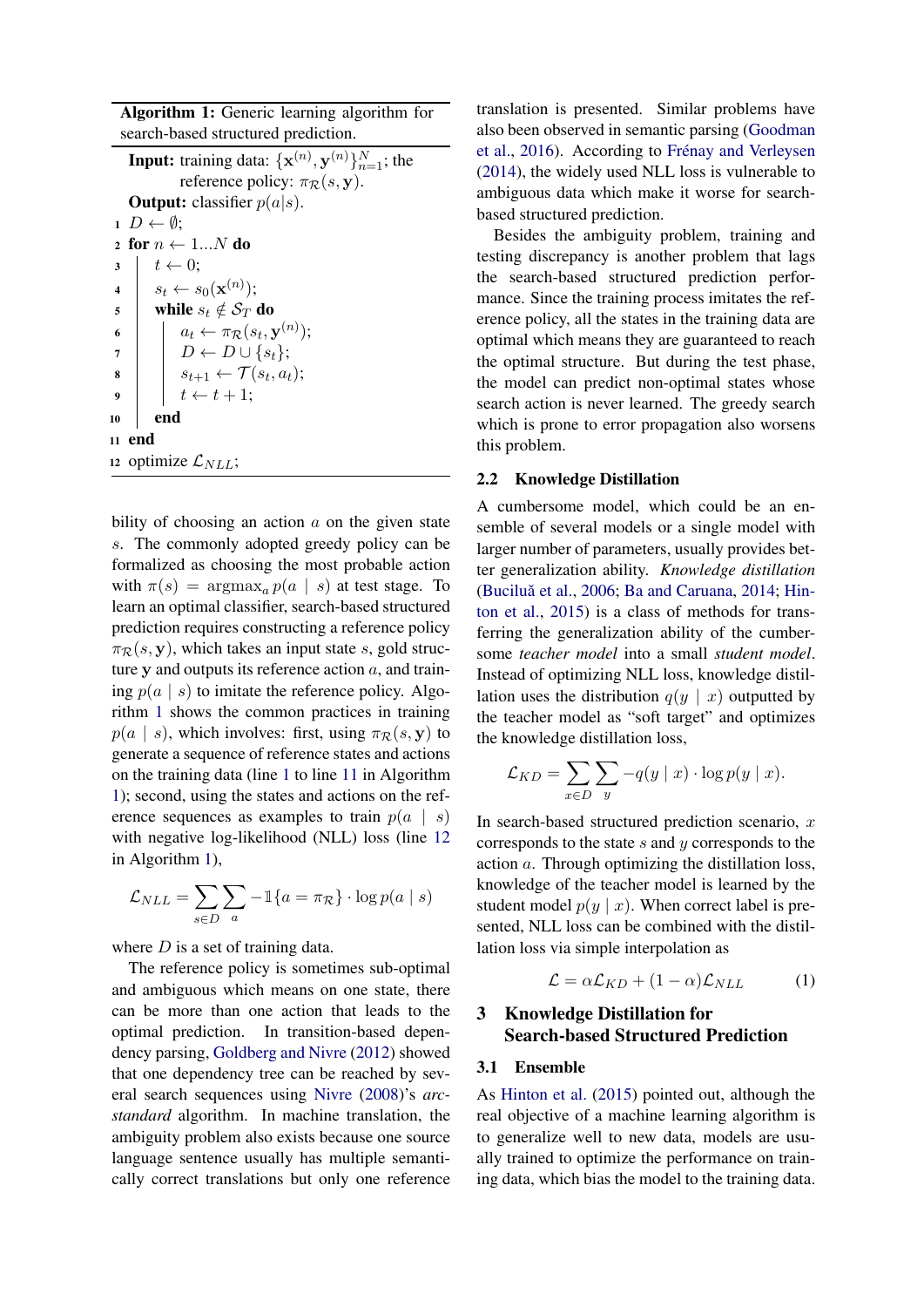In search-based structured prediction, such biases can result from either the ambiguities in the training data or the discrepancy between training and testing. It would be more problematic to train  $p(a \mid s)$  using the loss which is in-robust to ambiguities and only considering the optimal states.

The effect of ensemble on ambiguous data has been studied in [Dietterich](#page-8-1) [\(2000\)](#page-8-1). They empirically showed that ensemble can overcome the ambiguities in the training data. Daumé III et al. [\(2005\)](#page-8-3) also use weighted ensemble of parameters from different iterations as their final structure prediction model. In this paper, we consider to use ensemble technique to improve the generalization ability of our search-based structured prediction model following these works. In practice, we train M search-based structured prediction models with different initialized weights and ensemble them by the average of their output distribution as  $q(a \mid s) = \frac{1}{M} \sum_{m} q_m(a \mid s)$ . In Section [4.3.1,](#page-6-1) we empirically show that the ensemble has the ability to choose a good search action in the optimal-yetambiguous states and the non-optimal states.

# <span id="page-3-0"></span>3.2 Distillation from Reference

As we can see in Section [4,](#page-4-1) ensemble indeed improves the performance of baseline models. However, real world deployment is usually constrained by computation and memory resources. Ensemble requires running the structured prediction models for multiple times, and that makes it less applicable in real-world problem. To take the advantage of the ensemble model while avoid running the models multiple times, we use the knowledge distillation technique to distill a single model from the ensemble. We started from changing the NLL learning objective in Algorithm [1](#page-2-0) into the distillation loss (Equation [1\)](#page-2-4) as shown in Algorithm [2.](#page-3-2) Since such method learns the model on the states produced by the reference policy, we name it as *distillation from reference*. Blocks connected by in dashed red lines in Figure [1](#page-0-0) show the workflow of our *distillation from reference*.

# <span id="page-3-1"></span>3.3 Distillation from Exploration

In the scenario of search-based structured prediction, transferring the teacher model's generalization ability into a student model not only includes matching the teacher model's soft targets on the reference search sequence, but also imitating the search decisions made by the teacher model. One way to accomplish the imitation can be sampling Algorithm 2: Knowledge distillation for search-based structured prediction.

**Input:** training data:  $\{\mathbf{x}^{(n)}, \mathbf{y}^{(n)}\}_{n=1}^N$ ; the reference policy:  $\pi_R(s, y)$ ; the exploration policy:  $\pi_{\mathcal{E}}(s)$  which samples an action from the annealed ensemble  $q(a \mid s)^{\frac{1}{T}}$ **Output:** classifier  $p(a \mid s)$ .  $1 D \leftarrow \emptyset$ : 2 for  $n \leftarrow 1...N$  do  $3 \mid t \leftarrow 0;$  $\begin{aligned} \mathbf{4} \quad & | \quad s_t \leftarrow s_0(\mathbf{x}^{(n)}) ; \end{aligned}$ 5 while  $s_t \notin \mathcal{S}_T$  do <sup>6</sup> if *distilling from reference* then  $\begin{array}{cc} \pi \end{array} \big| \quad \big| \quad a_t \leftarrow \pi_{\mathcal{R}}(s_t, \mathbf{y}^{(n)});$  $\vert$  else 9  $|$   $a_t \leftarrow \pi_{\mathcal{E}}(s_t);$  $10$  end  $11 \mid D \leftarrow D \cup \{s_t\};$ 12  $\vert$   $s_{t+1} \leftarrow \mathcal{T}(s_t, a_t);$ 13 |  $t \leftarrow t + 1$ ;  $14$  end <sup>15</sup> end <sup>16</sup> if *distilling from reference* then 17 optimize  $\alpha \mathcal{L}_{KD} + (1 - \alpha) \mathcal{L}_{NLL}$ ; <sup>18</sup> else 19 | optimize  $\mathcal{L}_{KD}$ ; <sup>20</sup> end

<span id="page-3-2"></span>search sequence from the ensemble and learn from the soft target on the sampled states. More concretely, we change  $\pi_{\mathcal{R}}(s, y)$  into a policy  $\pi_{\mathcal{E}}(s)$ which samples an action a from  $q(a | s)^{\frac{1}{T}}$ , where  $T$  is the temperature that controls the sharpness of the distribution [\(Hinton et al.,](#page-9-9) [2015\)](#page-9-9). The algorithm is shown in Algorithm [2.](#page-3-2) Since such distillation generate training instances from exploration, we name it as *distillation from exploration*. Blocks connected by in solid blue lines in Figure [1](#page-0-0) show the workflow of our *distillation from exploration*.

On the sampled states, reference decision from  $\pi$ <sub>R</sub> is usually non-trivial to achieve, which makes learning from NLL loss infeasible. In Section [4,](#page-4-1) we empirically show that fully distilling from the soft target, i.e. setting  $\alpha = 1$  in Equation [1,](#page-2-4) achieves comparable performance with that both from distillation and NLL.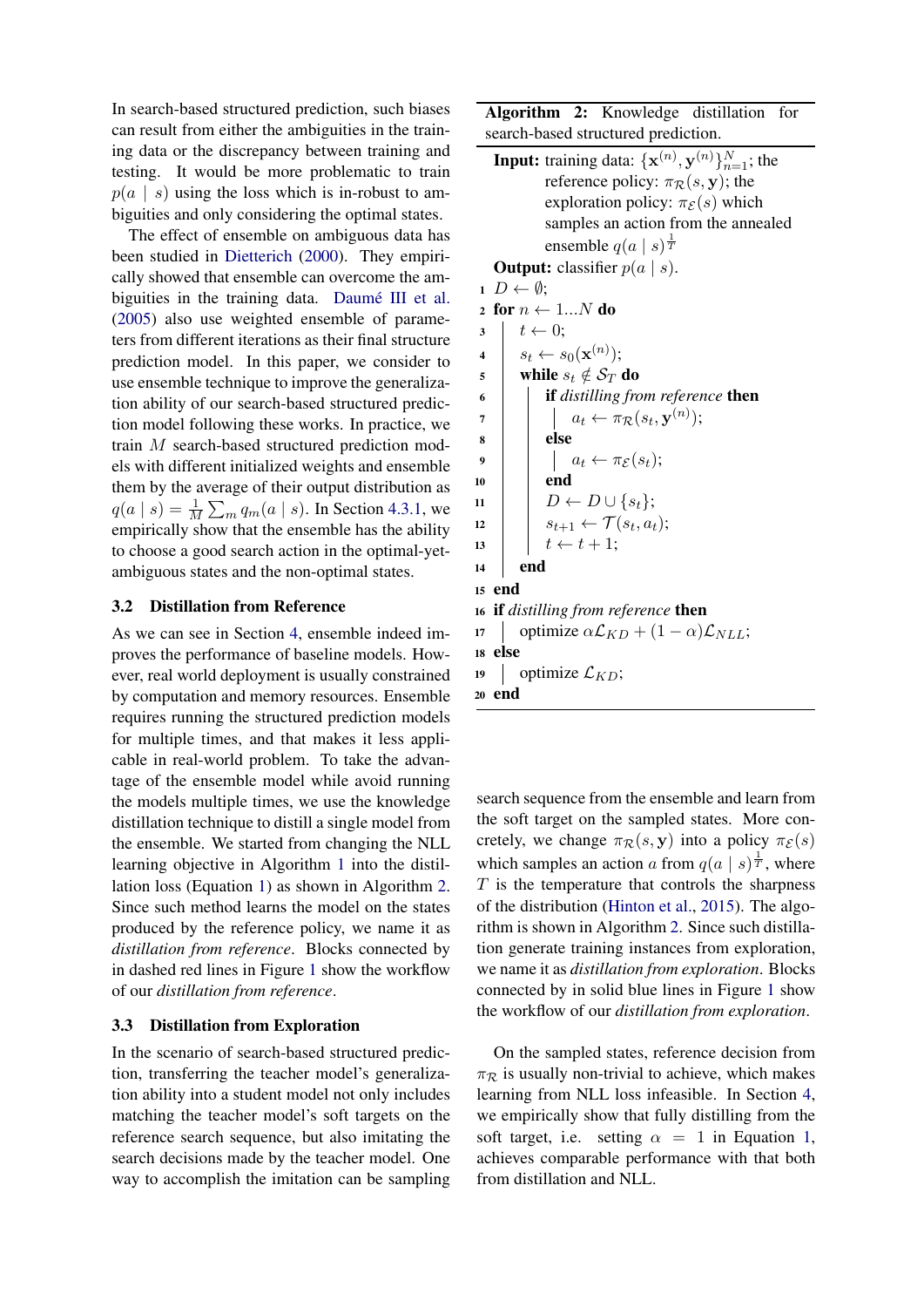#### <span id="page-4-0"></span>3.4 Distillation from Both

Distillation from reference can encourage the model to predict the action made by the reference policy and distillation from exploration learns the model on arbitrary states. They transfer the generalization ability of the ensemble from different aspects. Hopefully combining them can further improve the performance. In this paper, we combine distillation from reference and exploration with the following manner: we use  $\pi_R$  and  $\pi_{\mathcal{E}}$  to generate a set of training states. Then, we learn  $p(a \mid s)$ on the generated states. If one state was generated by the reference policy, we minimize the interpretation of distillation and NLL loss. Otherwise, we minimize the distillation loss only.

#### <span id="page-4-1"></span>4 Experiments

We perform experiments on two tasks: transitionbased dependency parsing and neural machine translation. Both these two tasks are converted to search-based structured prediction as Section [2.1.](#page-1-1)

For the transition-based parsing, we use the stack-lstm parsing model proposed by [Dyer et al.](#page-8-10)  $(2015)$  to parameterize the classifier.<sup>[1](#page-4-2)</sup> For the neural machine translation, we parameterize the classifier as an LSTM encoder-decoder model by fol-lowing [Luong et al.](#page-9-11)  $(2015)^2$  $(2015)^2$  $(2015)^2$  We encourage the reader of this paper to refer corresponding papers for more details.

#### 4.1 Settings

### 4.1.1 Transition-based Dependency Parsing

We perform experiments on Penn Treebank (PTB) dataset with standard data split (Section 2-21 for training, Section 22 for development, and Section 23 for testing). Stanford dependencies are converted from the original constituent trees using Stanford CoreNLP  $3.3.0<sup>3</sup>$  $3.3.0<sup>3</sup>$  by following [Dyer](#page-8-10) [et al.](#page-8-10) [\(2015\)](#page-8-10). Automatic part-of-speech tags are assigned by 10-way jackknifing whose accuracy is 97.5%. Labeled attachment score (LAS) excluding punctuation are used in evaluation. For the other hyper-parameters, we use the same settings as [Dyer et al.](#page-8-10) [\(2015\)](#page-8-10). The best iteration and  $\alpha$  is determined on the development set.

```
3stanfordnlp.github.io/CoreNLP/
history.html
```
<span id="page-4-6"></span>

Figure 2: The effect of using different Ks when approximating distillation loss with K-most probable actions in the machine translation experiments.

[Reimers and Gurevych](#page-9-13) [\(2017\)](#page-9-13) and others have pointed out that neural network training is nondeterministic and depends on the seed for the random number generator. To control for this effect, they suggest to report the average of M differentlyseeded runs. In all our dependency parsing, we set  $n = 20$ .

# 4.1.2 Neural Machine Translation

We conduct our experiments on a small machine translation dataset, which is the Germanto-English portion of the IWSLT 2014 machine translation evaluation campaign. The dataset contains around 153K training sentence pairs, 7K development sentence pairs, and 7K testing sentence pairs. We use the same preprocessing as [Ranzato](#page-9-14) [et al.](#page-9-14) [\(2015\)](#page-9-14), which leads to a German vocabulary of about 30K entries and an English vocabulary of 25K entries. One-layer LSTM for both encoder and decoder with 256 hidden units are used by following [Wiseman and Rush](#page-9-15) [\(2016\)](#page-9-15). BLEU [\(Papineni et al.,](#page-9-16) [2002\)](#page-9-16) was used to evaluate the translator's performance.<sup>[4](#page-4-5)</sup> Like in the dependency parsing experiments, we run  $M = 10$  differentlyseeded runs and report the averaged score.

Optimizing the distillation loss in Equation [1](#page-2-4) requires enumerating over the action space. It is expensive for machine translation since the size of the action space (vocabulary) is considerably large (25K in our experiments). In this paper, we use the K-most probable actions (translations on target side) on one state to approximate the whole probability distribution of  $q(a \mid s)$  as  $\sum_a q(a \mid s)$  $s) \cdot \log p(a \mid s) \approx \sum_{k}^{K} q(\hat{a}_{k} \mid s) \cdot \log p(\hat{a}_{k} \mid s),$ where  $\hat{a}_k$  is the k-th probable action. We fix  $\alpha$  to

<span id="page-4-2"></span><sup>&</sup>lt;sup>1</sup>The code for parsing experiments is available at: <https://github.com/Oneplus/twpipe>.

<span id="page-4-3"></span> $2$ We based our NMT experiments on OpenNMT [\(Klein](#page-9-12) [et al.,](#page-9-12) [2017\)](#page-9-12). The code for NMT experiments is available at: <https://github.com/Oneplus/OpenNMT-py>.

<span id="page-4-5"></span><sup>&</sup>lt;sup>4</sup>We use multi-bleu.perl to evaluate our model's performance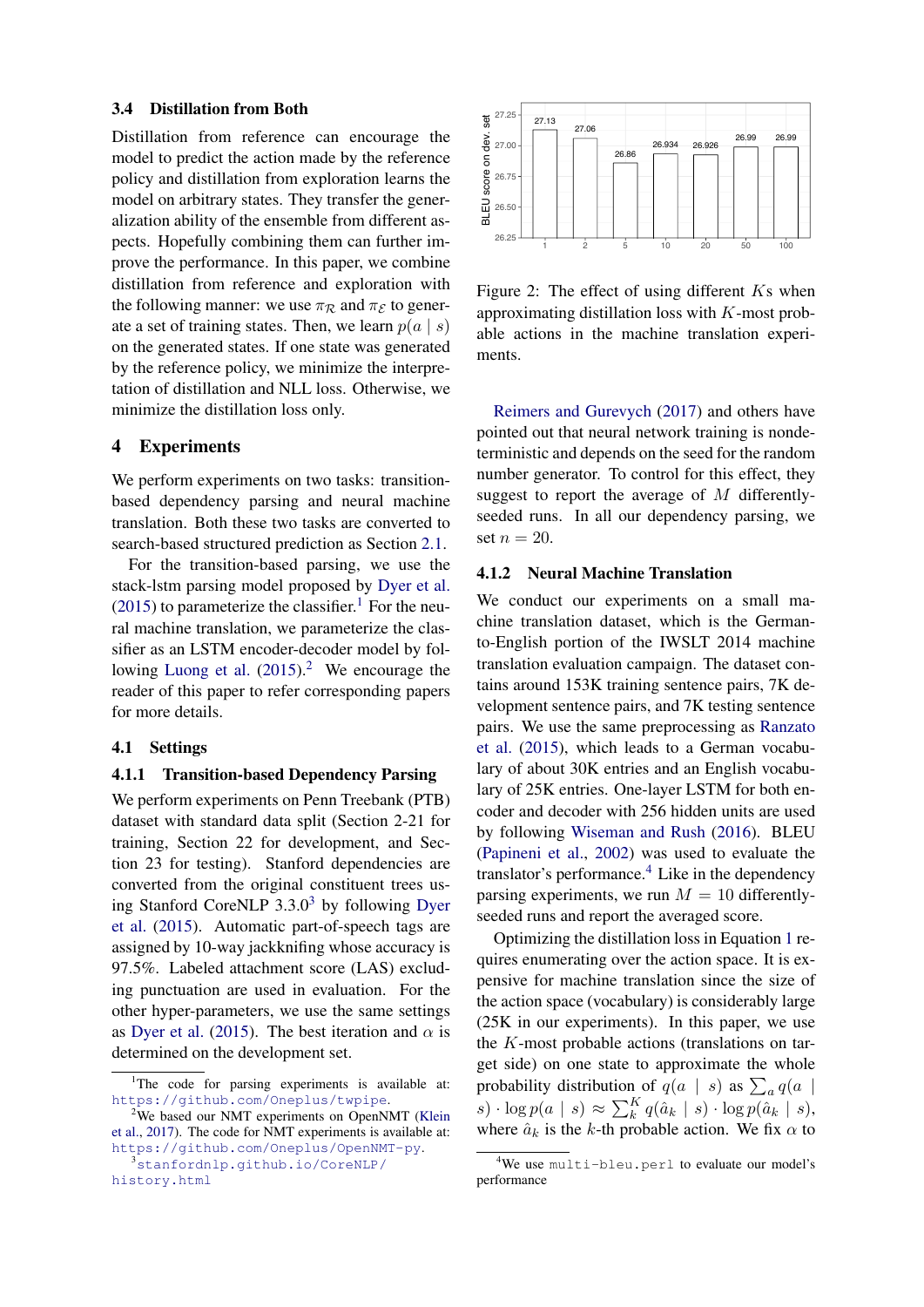<span id="page-5-1"></span>

|                                         | LAS   |
|-----------------------------------------|-------|
| <b>Baseline</b>                         | 90.83 |
| Ensemble (20)                           | 92.73 |
| Distill (reference, $\alpha$ =1.0)      | 91.99 |
| Distill (exploration, $T=1.0$ )         | 92.00 |
| Distill (both)                          | 92.14 |
| Ballesteros et al. (2016) (dyn. oracle) | 91.42 |
| Andor et al. (2016) (local, B=1)        | 91.02 |
| Buckman et al. (2016) (local, B=8)      | 91.19 |
| Andor et al. (2016) (local, B=32)       | 91.70 |
| Andor et al. $(2016)$ (global, B=32)    | 92.79 |
| Dozat and Manning (2016)                | 94.08 |
| Kuncoro et al. (2016)                   | 92.06 |
| Kuncoro et al. (2017)                   | 94.60 |

Table 2: The dependency parsing results. Significance test [\(Nilsson and Nivre,](#page-9-19) [2008\)](#page-9-19) shows the improvement of our *Distill (both)* over *Baseline* is statistically significant with  $p < 0.01$ .

1 and vary K and evaluate the distillation model's performance. These results are shown in Figure [2](#page-4-6) where there is no significant difference between different  $Ks$  and in speed consideration, we set  $K$ to 1 in the following experiments.

#### <span id="page-5-0"></span>4.2 Results

# 4.2.1 Transition-based Dependency Parsing

Table [2](#page-5-1) shows our PTB experimental results. From this result, we can see that the ensemble model outperforms the baseline model by 1.90 in LAS. For our distillation from reference, when setting  $\alpha = 1.0$ , best performance on development set is achieved and the test LAS is 91.99.

We tune the temperature  $T$  during exploration and the results are shown in Figure [3.](#page-5-2) Sharpen the distribution during the sampling process generally performs better on development set. Our distillation from exploration model gets almost the same performance as that from reference, but simply combing these two sets of data outperform both models by achieving an LAS of 92.14.

We also compare our parser with the other parsers in Table [2.](#page-5-1) The second group shows the greedy transition-based parsers in previous literatures. [Andor et al.](#page-8-12) [\(2016\)](#page-8-12) presented an alternative state representation and explored both greedy and beam search decoding. [\(Ballesteros et al.,](#page-8-11) [2016\)](#page-8-11) explores training the greedy parser with dynamic oracle. Our distillation parser outperforms all these greedy counterparts. The third group shows

<span id="page-5-3"></span>

|                                    | <b>BLEU</b> |
|------------------------------------|-------------|
| <b>Baseline</b>                    | 22.79       |
| Ensemble (10)                      | 26.26       |
| Distill (reference, $\alpha$ =0.8) | 24.76       |
| Distill (exploration, $T=0.1$ )    | 24.64       |
| Distill (both)                     | 25.44       |
| <b>MIXER</b>                       | 20.73       |
| $BSO$ (local, $B=1$ )              | 22.53       |
| $BSO$ (global, $B=1$ )             | 23.83       |

Table 3: The machine translation results. MIXER denotes that of [Ranzato et al.](#page-9-14) [\(2015\)](#page-9-14), BSO denotes that of [Wiseman and Rush](#page-9-15) [\(2016\)](#page-9-15). Significance test [\(Koehn,](#page-9-20) [2004\)](#page-9-20) shows the improvement of our *Distill (both)* over *Baseline* is statistically significant with  $p < 0.01$ .

<span id="page-5-2"></span>

Figure 3: The effect of  $T$  on PTB (above) and IWSLT 2014 (below) development set.

parsers trained on different techniques including decoding with beam search [\(Buckman et al.,](#page-8-13) [2016;](#page-8-13) [Andor et al.,](#page-8-12) [2016\)](#page-8-12), training transitionbased parser with beam search [\(Andor et al.,](#page-8-12) [2016\)](#page-8-12), graph-based parsing [\(Dozat and Manning,](#page-8-14) [2016\)](#page-8-14), distilling a graph-based parser from the output of 20 parsers [\(Kuncoro et al.,](#page-9-17) [2016\)](#page-9-17), and converting constituent parsing results to dependencies [\(Kuncoro et al.,](#page-9-18) [2017\)](#page-9-18). Our distillation parser still outperforms its transition-based counterparts but lags the others. We attribute the gap between our parser with the other parsers to the difference in parsing algorithms.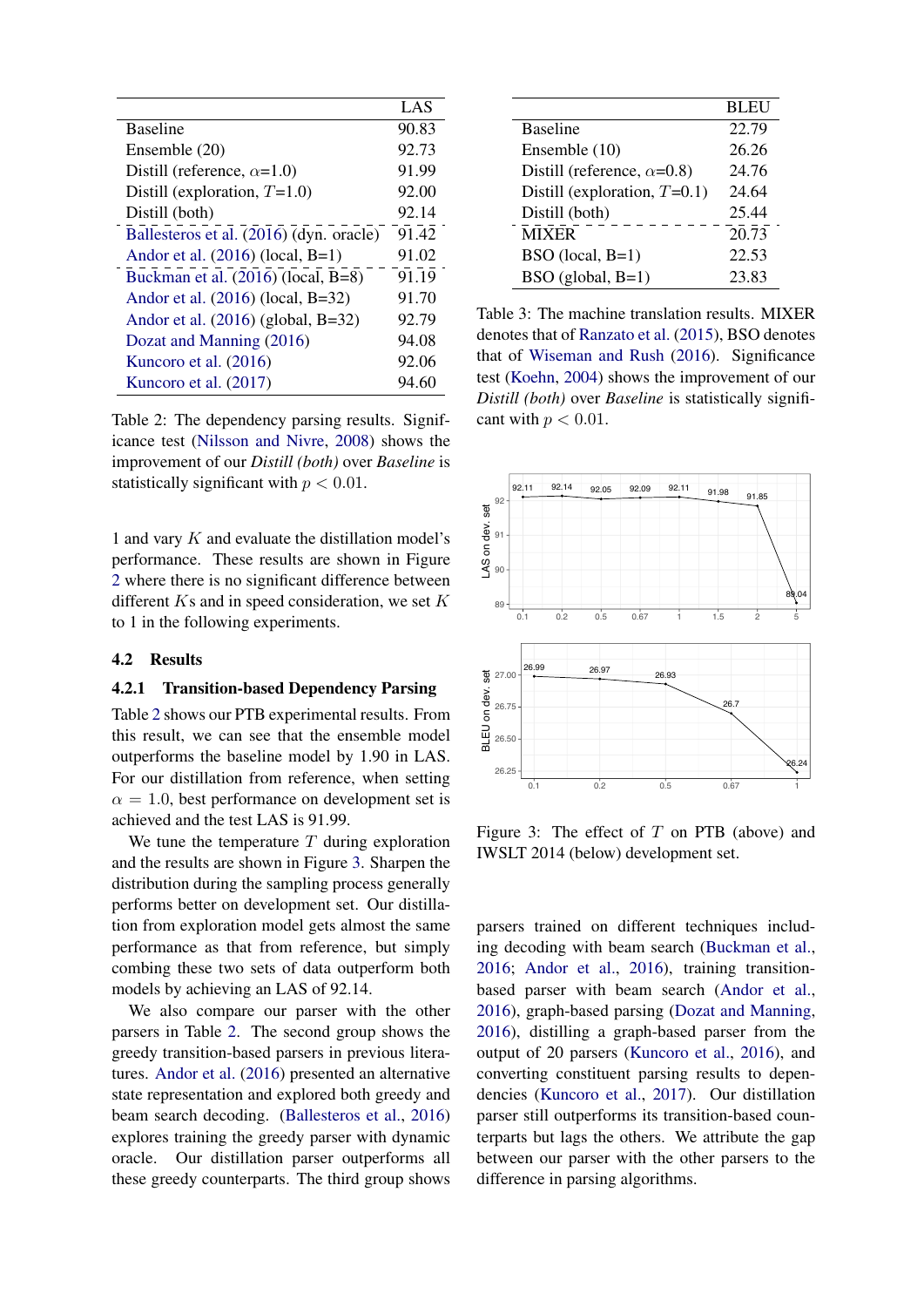#### 4.2.2 Neural Machine Translation

Table [3](#page-5-3) shows the experimental results on IWSLT 2014 dataset. Similar to the PTB parsing results, the ensemble 10 translators outperforms the baseline translator by 3.47 in BLEU score. Distilling from the ensemble by following the reference leads to a single translator of 24.76 BLEU score.

Like in the parsing experiments, sharpen the distribution when exploring the search space is more helpful to the model's performance but the differences when  $T < 0.2$  is not significant as shown in Figure [3.](#page-5-2) We set  $T = 0.1$  in our distillation from exploration experiments since it achieves the best development score. Table [3](#page-5-3) shows the exploration result of a BLEU score of 24.64 and it slightly lags the best reference model. Distilling from both the reference and exploration improves the single model's performance by a large margin and achieves a BLEU score of 25.44.

We also compare our model with other translation models including the one trained with reinforcement learning [\(Ranzato et al.,](#page-9-14) [2015\)](#page-9-14) and that using beam search in training [\(Wiseman and](#page-9-15) [Rush,](#page-9-15) [2016\)](#page-9-15). Our distillation translator outperforms these models.

Both the parsing and machine translation experiments confirm that it's feasible to distill a reasonable search-based structured prediction model by just exploring the search space. Combining the reference and exploration further improves the model's performance and outperforms its greedy structured prediction counterparts.

## <span id="page-6-0"></span>4.3 Analysis

In Section [4.2,](#page-5-0) improvements from distilling the ensemble have been witnessed in both the transition-based dependency parsing and neural machine translation experiments. However, questions like "Why the ensemble works better? Is it feasible to fully learn from the distillation loss without NLL? Is learning from distillation loss stable?" are yet to be answered. In this section, we first study the ensemble's behavior on "problematic" states to show its generalization ability. Then, we empirically study the feasibility of fully learning from the distillation loss by studying the effect of  $\alpha$  in the distillation from reference setting. Finally, we show that learning from distillation loss is less sensitive to initialization and achieves a more stable model.

<span id="page-6-2"></span>

|                 | optimal-yet- | non-optimal |  |  |  |
|-----------------|--------------|-------------|--|--|--|
| ambiguous       |              |             |  |  |  |
| <b>Baseline</b> | 68.59        | 89.59       |  |  |  |
| Ensemble        | 74.19        | 90.90       |  |  |  |
| Distill (both)  | 81.15        | 91.38       |  |  |  |

Table 4: The ranking performance of parsers' output distributions evaluated in MAP on "problematic" states.

# <span id="page-6-1"></span>4.3.1 Ensemble on "Problematic" States

As mentioned in previous sections, "problematic" states which is either ambiguous or non-optimal harm structured prediciton's performance. Ensemble shows to improve the performance in Section [4.2,](#page-5-0) which indicates it does better on these states. To empirically testify this, we use dependency parsing as a testbed and study the ensemble's output distribution using the dynamic oracle.

The dynamic oracle [\(Goldberg and Nivre,](#page-9-5) [2012;](#page-9-5) [Goldberg et al.,](#page-9-21) [2014\)](#page-9-21) can be used to efficiently determine, given any state s, which transition action leads to the best achievable parse from  $s$ ; if some errors may have already made, what is the best the parser can do, going forward? This allows us to analyze the accuracy of each parser's individual decisions, in the "problematic" states. In this paper, we evaluate the output distributions of the baseline and ensemble parser against the *reference actions* suggested by the dynamic oracle. Since dynamic oracle yields more than one reference actions due to ambiguities and previous mistakes and the output distribution can be treated as their scoring, we evaluate them as a ranking problem. Intuitively, when multiple reference actions exist, a good parser should push probability mass to these actions. We draw problematic states by sampling from our baseline parser. The comparison in Table [4](#page-6-2) shows that the ensemble model significantly outperforms the baseline on ambiguous and non-optimal states. This observation indicates the ensemble's output distribution is more "informative", thus generalizes well on problematic states and achieves better performance. We also observe that the distillation model perform better than both the baseline and ensemble. We attribute this to the fact that the distillation model is learned from exploration.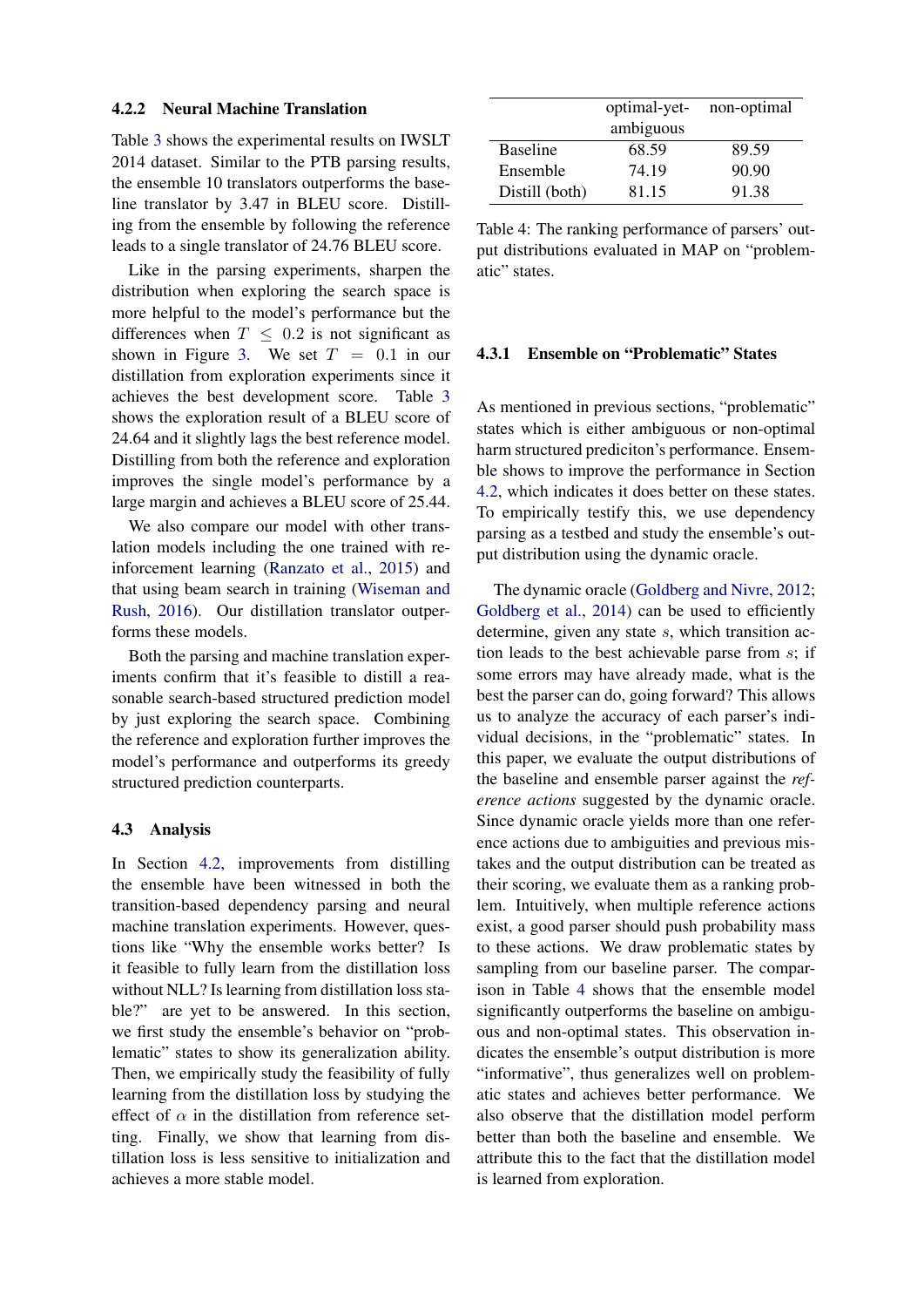<span id="page-7-0"></span>

Figure 4: The effect of  $\alpha$  on PTB (above) and IWSLT 2014 (below) development set.

## 4.3.2 Effect of  $\alpha$

Over our distillation from reference model, we study the effect of  $\alpha$  in Equation [1.](#page-2-4) We vary  $\alpha$ from 0 to 1 by a step of 0.1 in both the transitionbased dependency parsing and neural machine translation experiments and plot the model's performance on development sets in Figure [4.](#page-7-0) Similar trends are witnessed in both these two experiments that model that's configured with larger  $\alpha$  generally performs better than that with smaller  $\alpha$ . For the dependency parsing problem, the best development performance is achieved when we set  $\alpha = 1$ , and for the machine translation, the best  $\alpha$  is 0.8. There is only 0.2 point of difference between the best  $\alpha$  model and the one with  $\alpha$  equals to 1. Such observation indicates that when distilling from the reference policy paying more attention to the distillation loss rather than the NLL is more beneficial. It also indicates that fully learning from the distillation loss outputted by the ensemble is reasonable because models configured with  $\alpha = 1$ generally achieves good performance.

#### 4.3.3 Learning Stability

Besides the improved performance, knowledge distillation also leads to more stable learning. The performance score distributions of differentlyseed runs are depicted as violin plot in Figure [5.](#page-7-1) Table [5](#page-7-2) also reveals the smaller standard derivations are achieved by our distillation methods. As [Keskar et al.](#page-9-22) [\(2016\)](#page-9-22) pointed out that the general-

<span id="page-7-1"></span>

Figure 5: The distributions of scores for the baseline model and our *distillation from both* on PTB test (left) and IWSLT 2014 test (right) on differently-seeded runs.

<span id="page-7-2"></span>

| system seeds           |    |       | max   |      |  |  |
|------------------------|----|-------|-------|------|--|--|
| <b>PTR</b> test        |    |       |       |      |  |  |
| <b>Baseline</b>        | 20 | 90.45 | 91.14 | 0.17 |  |  |
| Distill (both)         | 20 | 92.00 | 92.37 | 0.09 |  |  |
| <b>IWSLT 2014</b> test |    |       |       |      |  |  |
| <b>Baseline</b>        | 10 | 21.63 | 23.67 | 0.55 |  |  |
| Distill (both)         | 10 | 24.22 | 25.65 | 0.12 |  |  |

Table 5: The minimal, maximum, and standard derivation values on differently-seeded runs.

ization gap is not due to *overfit*, but due to the network converge to *sharp minimizer* which generalizes worse, we attribute the more stable training from our distillation model as the distillation loss presents less *sharp minimizers*.

## 5 Related Work

Several works have been proposed to applying knowledge distillation to NLP problems. [Kim and](#page-9-23) [Rush](#page-9-23) [\(2016\)](#page-9-23) presented a distillation model which focus on distilling the structured loss from a large model into a small one which works on sequencelevel. In contrast to their work, we pay more attention to action-level distillation and propose to do better action-level distillation by both from reference and exploration.

[Freitag et al.](#page-8-15) [\(2017\)](#page-8-15) used an ensemble of 6 translators to generate training reference. Exploration was tried in their work with beam-search. We differ their work by training the single model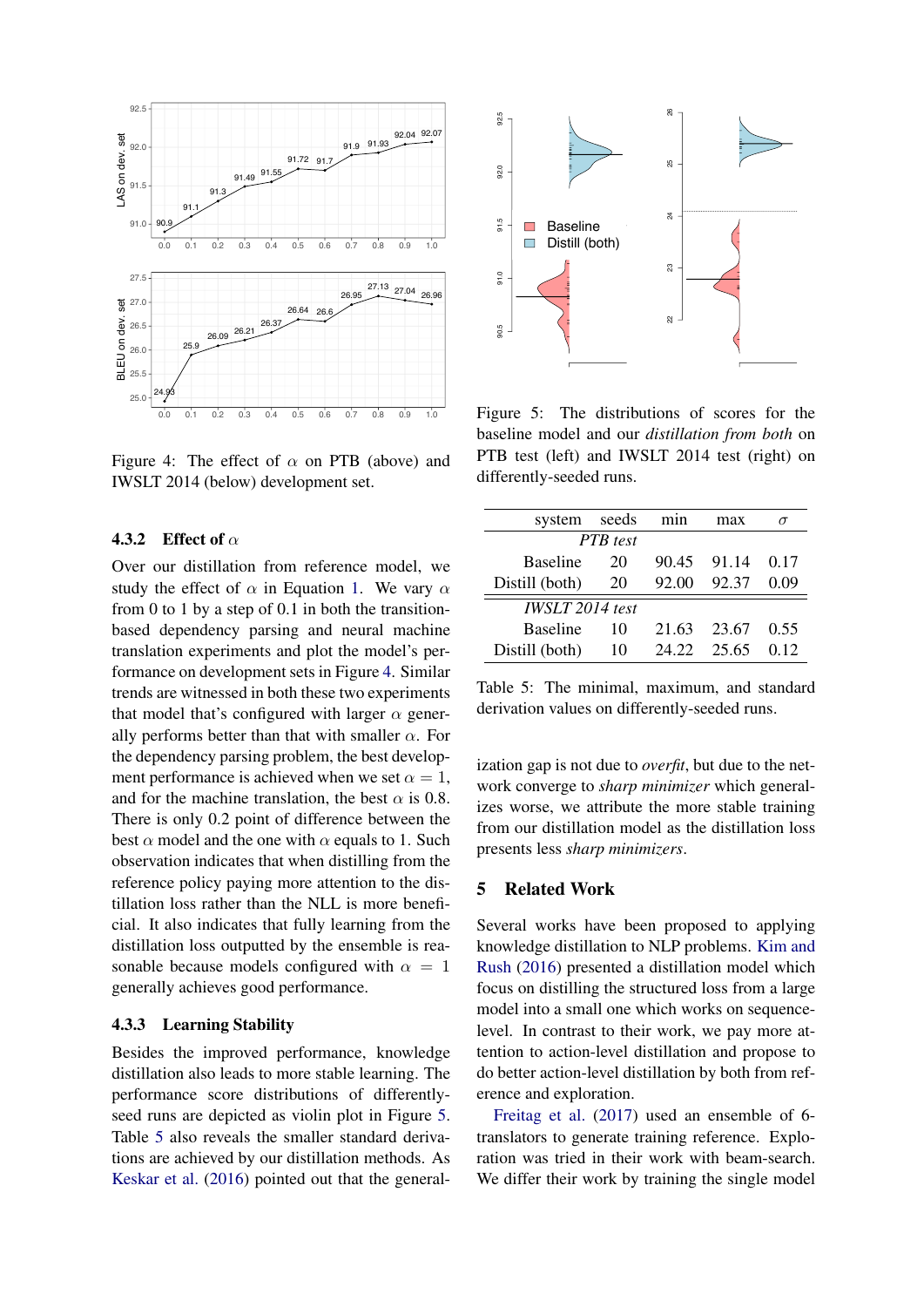to match the distribution of the ensemble.

Using ensemble in exploration was also studied in reinforcement learning community [\(Osband](#page-9-24) [et al.,](#page-9-24) [2016\)](#page-9-24). In addition to distilling the ensemble on the labeled training data, a line of semisupervised learning works show that it's effective to transfer knowledge of cumbersome model into a simple one on the unlabeled data [\(Liang et al.,](#page-9-25) [2008;](#page-9-25) [Li et al.,](#page-9-26) [2014\)](#page-9-26). Their extensions to knowledge distillation call for further study.

[Kuncoro et al.](#page-9-17) [\(2016\)](#page-9-17) proposed to compile the knowledge from an ensemble of 20 transitionbased parsers into a voting and distill the knowledge by introducing the voting results as a regularizer in learning a graph-based parser. Different from their work, we directly do the distillation on the classifier of the transition-based parser.

Besides the attempts for directly using the knowledge distillation technique, [Stahlberg and](#page-9-27) [Byrne](#page-9-27) [\(2017\)](#page-9-27) propose to first build the ensemble of several machine translators into one network by unfolding and then use SVD to shrink its parameters, which can be treated as another kind of knowledge distillation.

# 6 Conclusion

In this paper, we study knowledge distillation for search-based structured prediction and propose to distill an ensemble into a single model both from reference and exploration states. Experiments on transition-based dependency parsing and machine translation show that our distillation method significantly improves the single model's performance. Comparison analysis gives empirically guarantee for our distillation method.

# Acknowledgments

We thank the anonymous reviewers for their helpful comments and suggestions. This work was supported by the National Key Basic Research Program of China via grant 2014CB340503 and the National Natural Science Foundation of China (NSFC) via grant 61632011 and 61772153.

## References

<span id="page-8-12"></span>Daniel Andor, Chris Alberti, David Weiss, Aliaksei Severyn, Alessandro Presta, Kuzman Ganchev, Slav Petrov, and Michael Collins. 2016. Globally normalized transition-based neural networks. In *Proc. of ACL*.

- <span id="page-8-9"></span>Jimmy Ba and Rich Caruana. 2014. Do deep nets really need to be deep? In *NIPS 27*, pages 2654–2662.
- <span id="page-8-11"></span>Miguel Ballesteros, Yoav Goldberg, Chris Dyer, and Noah A. Smith. 2016. Training with exploration improves a greedy stack lstm parser. In *Proc. of EMNLP*.
- <span id="page-8-2"></span>Samy Bengio, Oriol Vinyals, Navdeep Jaitly, and Noam Shazeer. 2015. Scheduled sampling for sequence prediction with recurrent neural networks. In *NIPS 28*, pages 1171–1179.
- <span id="page-8-8"></span>Cristian Buciluă, Rich Caruana, and Alexandru Niculescu-Mizil. 2006. [Model compression.](https://doi.org/10.1145/1150402.1150464) In *Proc. of KDD*.
- <span id="page-8-13"></span>Jacob Buckman, Miguel Ballesteros, and Chris Dyer. 2016. Transition-based dependency parsing with heuristic backtracking. In *Proc. of EMNLP*.
- <span id="page-8-6"></span>Kai-Wei Chang, Akshay Krishnamurthy, Alekh Agarwal, Hal Daumé III, and John Langford. 2015. Learning to search better than your teacher. In *Proc. of ICML*.
- <span id="page-8-0"></span>Michael Collins and Brian Roark. 2004. [Incremental](https://doi.org/10.3115/1218955.1218970) [parsing with the perceptron algorithm.](https://doi.org/10.3115/1218955.1218970) In *Proc. of ACL*.
- <span id="page-8-3"></span>Hal Daumé III, John Langford, and Daniel Marcu. 2005. Search-based structured prediction as classification. In *NIPS Workshop on ASLTSP*.
- <span id="page-8-4"></span>Hal Daumé III, John Langford, and Daniel Marcu. 2009. [Search-based structured prediction.](https://doi.org/10.1007/s10994-009-5106-x) *Machine Learning*, 75(3).
- <span id="page-8-1"></span>Thomas G. Dietterich. 2000. [An experimental compar](https://doi.org/10.1023/A:1007607513941)[ison of three methods for constructing ensembles of](https://doi.org/10.1023/A:1007607513941) [decision trees: Bagging, boosting, and randomiza](https://doi.org/10.1023/A:1007607513941)[tion.](https://doi.org/10.1023/A:1007607513941) *Machine Learning*, 40(2):139–157.
- <span id="page-8-5"></span>Janardhan Rao Doppa, Alan Fern, and Prasad Tadepalli. 2014. [Hc-search: A learning framework for](https://doi.org/10.1613/jair.4212) [search-based structured prediction.](https://doi.org/10.1613/jair.4212) *J. Artif. Intell. Res. (JAIR)*, 50.
- <span id="page-8-14"></span>Timothy Dozat and Christopher D. Manning. 2016. [Deep biaffine attention for neural dependency pars](http://arxiv.org/abs/1611.01734)[ing.](http://arxiv.org/abs/1611.01734) *CoRR*, abs/1611.01734.
- <span id="page-8-10"></span>Chris Dyer, Miguel Ballesteros, Wang Ling, Austin Matthews, and Noah A. Smith. 2015. Transitionbased dependency parsing with stack long shortterm memory. In *Proc. of ACL*.
- <span id="page-8-15"></span>Markus Freitag, Yaser Al-Onaizan, and Baskaran Sankaran. 2017. [Ensemble distillation for neural](http://arxiv.org/abs/1702.01802) [machine translation.](http://arxiv.org/abs/1702.01802) *CoRR*, abs/1702.01802.
- <span id="page-8-7"></span>Benoît Frénay and Michel Verleysen. 2014. Classification in the presence of label noise: A survey. *IEEE Transactions on Neural Networks and Learning Systems*, 25:845–869.